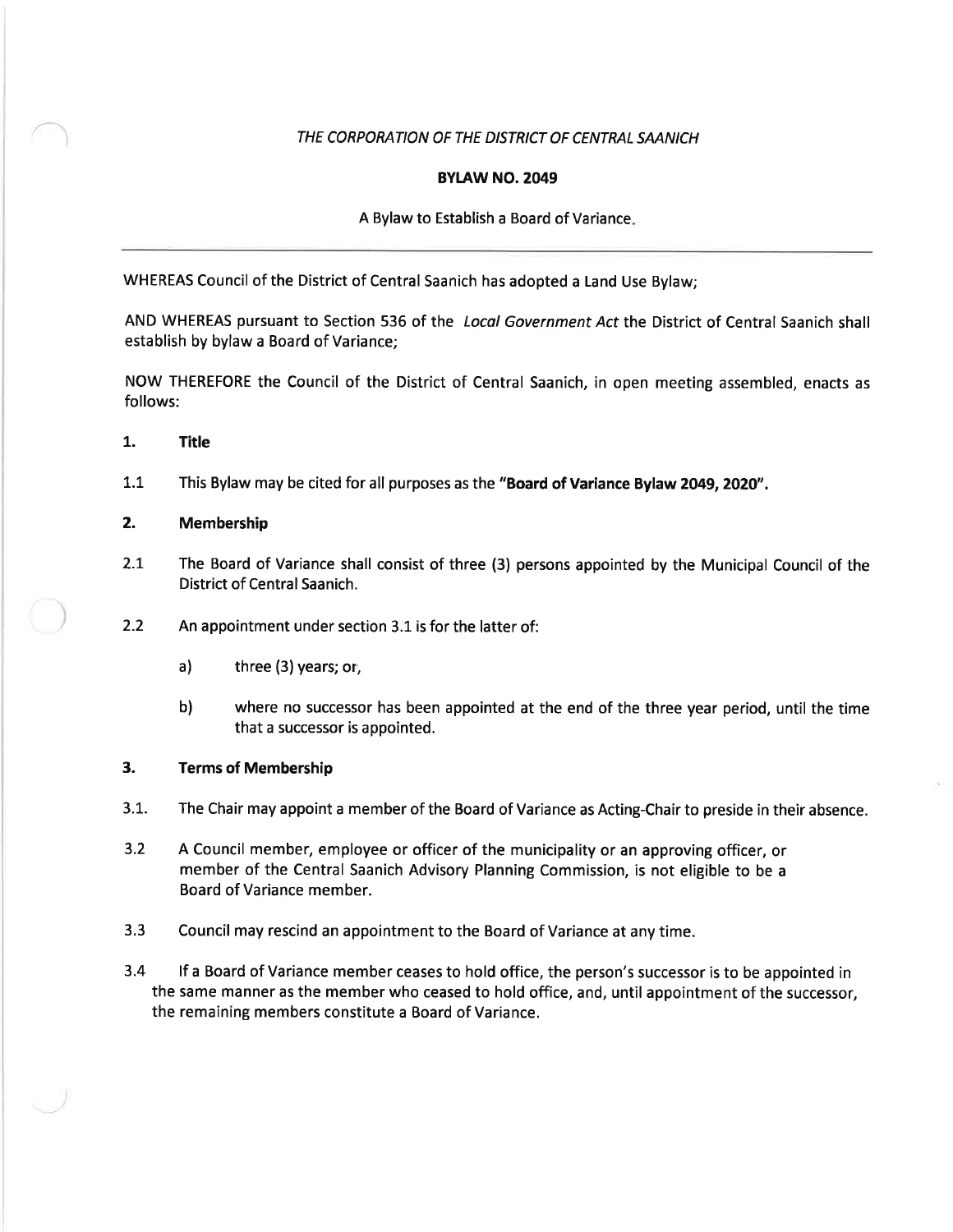3.6 A member of a the Board of Variance shall not receive compensation for services as a member, but shall be paid reasonable and necessary expenses that rise directly out of the performance of duties, and therefore, the Council shall, in its Annual Budget, provide for the necessary funds to pay the costs of the Board of Variance.

# 4. Jurisdiction

4.1 The jurisdiction of the Board of Variance shall be as prescribed in the Local Government Act.

#### 5 Application Procedure

- A person may apply to the Board of Variance by filing an application with the Board of Variance Secretary. The application must be: 5.1
	- a) Signed by the owner of each parcel of land that is the subject of the application or by <sup>a</sup> person authorized in writing by the owner to act as his or her agent for the purpose of making the application.;
	- b) made on the prescribed application form;
	- c) accompanied by the information required on the application form; and
	- d) accompanied by a fee as set out in the Fees and Charges Bylaw.
	- The deadline for applications shall be the fifteenth  $(15<sup>th</sup>)$  day of each month. If the  $15<sup>th</sup>$  falls on the weekend, the deadline shall be the preceding Friday. 5.2
	- The notice of hearing must state the subject matter of the application and the time and place where the application will be heard. 5.4

### 6. Serving of Notice

- 6.1 Any notice hereunder shall be deemed to have been validly given if hand delivered giving seven (7) clear days notice to the owners or occupiers of affected lands and/or premises at such addresses as appear on the last revised assessment roll of the District of Central Saanich or at such address or addresses as such affected persons shall specify in writing.
- 6.2 Affected lands and/or premises for the purposes of section 6.1, includes those separated by public or private rights-of-way from the subject property.
- 6.3 lf the appeal is brought under the Local Government Act, notice will be given to the official whose interpretation is being appealed and said official shall be granted an opportunity to explain the interpretation to the Board of Variance.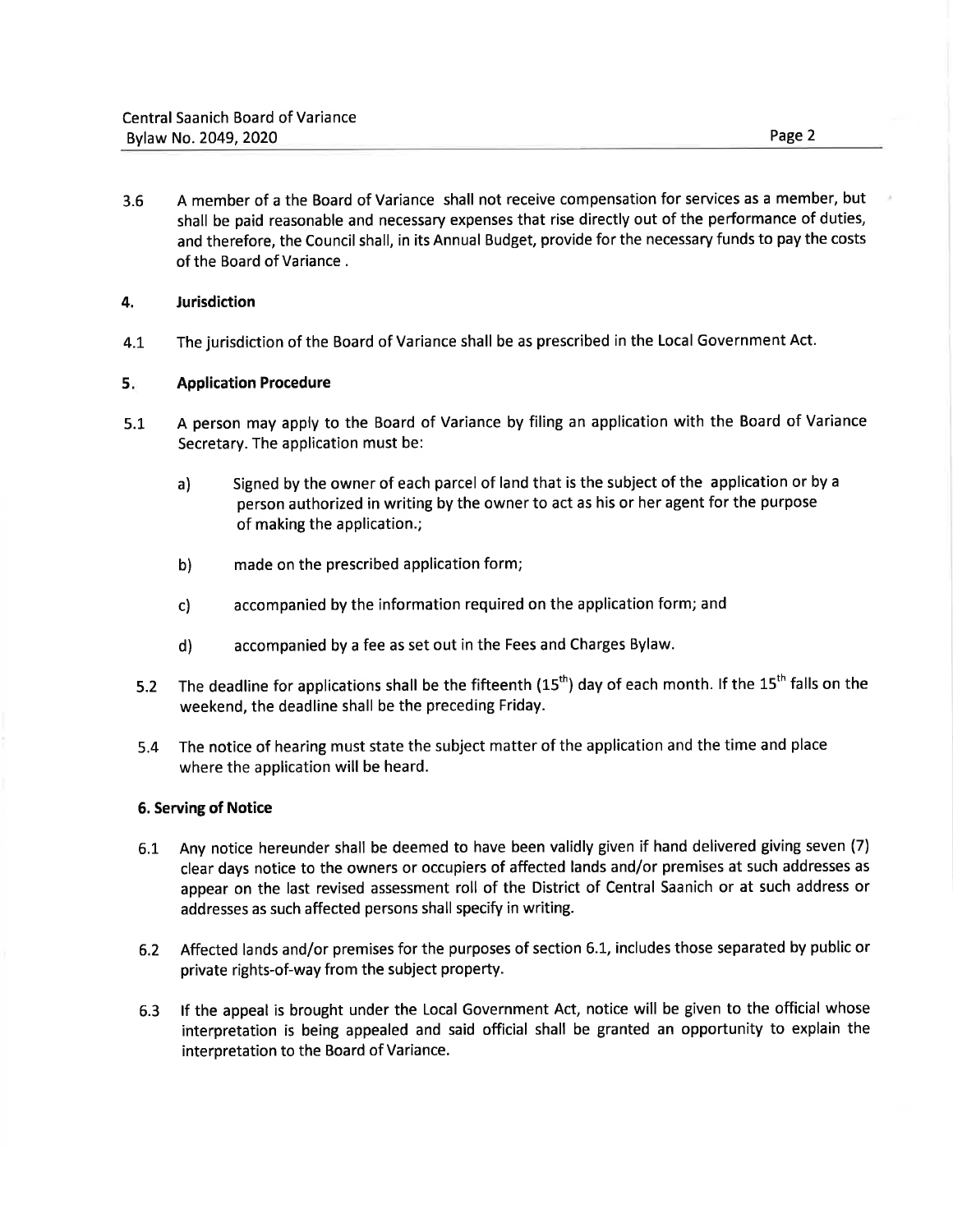6.4 The applicant shall, for a period commencing at least seven (7) days before the hearing of an application made under Local Government Act, post on the parcel that is subject of the application <sup>a</sup> notification sign provided for that purpose by the District of Central Saanich. The District may require the applicant to post a security deposit in a reasonable amount to ensure the return of the sign in good condition.

# 7. Board of Variance Meeting Procedures

- <sup>7</sup>.t Board of Variance meetings shall be scheduled on the first Thursday of the month in the Municipal Hall Council Chambers unless otherwise determined by the Chair of the Board of Variance in consultation with the Secretary and all other members of the Board of Variance.
- 7.2 lf there are no applications to the Board of Variance or other matters to be considered then the meeting shall be cancelled.
- <sup>7</sup>.3 A majority of members shall constitute a quorum of the Board of Variance
- <sup>7</sup>.4 Meetings of the Board of Variance including all hearings shall be open to the public, except that the Board of Variance may close to the public all or part of a meeting where permitted under the Community Charter.
- 7.5 The proceedings before the Board of Variance shall be informal and evidence need not be given under oath. Any person who deems his property to be affected by an application shall have the right to be heard and give evidence at the hearing thereon.

### Electronic Meetings

- 8. During the Provincial state of emergency declared on March 18,2O2O in response to the COVID-19 Pandemic, and subject to the authority of Ministerial Orders, the following procedures apply:
	- a) <sup>A</sup>Board of Variance meeting, except for any part of the meeting that is closed to the public, may be conducted by means of electronic or other communication facilities provided that the facilities:
		- i. enable the participants to hear, or watch and hear, each other; and
		- ii. enable the public to hear the participation of all members during the meeting.
	- b) A Board of Variance member may participate in the meeting by means of electronic or other communication facilities only if it is impossible or impractical for the members to be physically present at the meeting.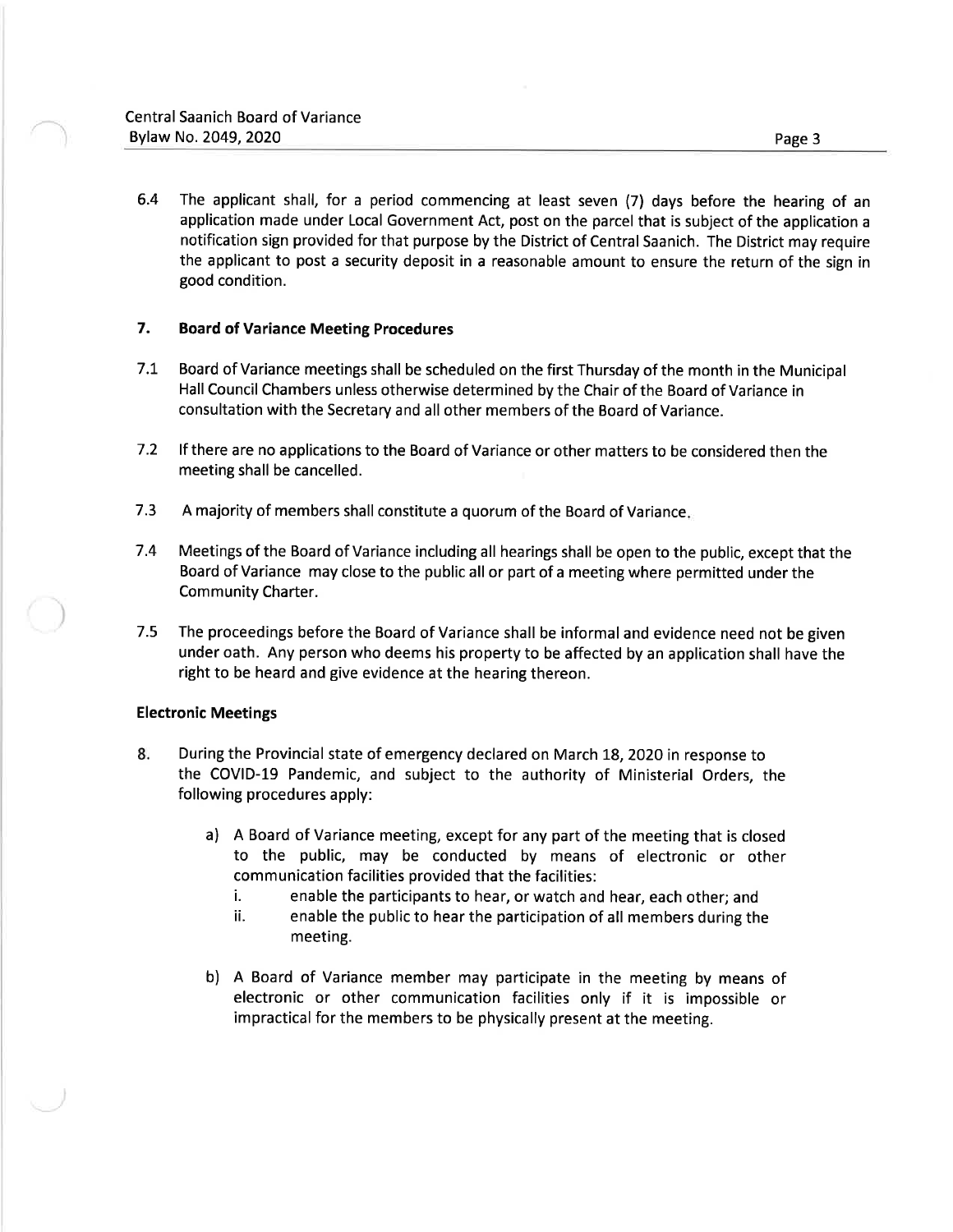c) <sup>A</sup>Board of Variance member participating in a meeting by means of electronic or other communication facilities must have received the agenda materials prior to the commencement of the meeting.

# 9. Decision of the Board of Variance

- 9.1 Within 7 days following the completion of a hearing, the Board of Variance shall give its decision in writing to the Board of Variance Secretary, who shall mail a copy of the decision to the applicant and all persons who made representations at the hearing who requested a copy of the decision by leaving their mailing address with the Board of Variance Secretary.
- 9.2 A Board of Variance of shall maintain a record of all its decisions and shall ensure that the record is available for public inspection during normal business hours.
- 9.3 A decision of the Board of Variance of Variance under section 542 of the Local Government Act is final.
- 9.4 The applicant or the Council may appeal the decision of the Board of Variance under section 544 of the Local Government Act to the Supreme Court.

# 10. Appeal Procedure

- 10.1 Any person exercising a right of appeal to the Board of Variance of Variance shall deposit with the Secretary of the Board of Variance within ten (10) days of the decision complaint of, a Notice of Appeal therefrom which shall, in a concise manner, state the full names of the owners of the lands and/or premises, the legal description and street address, if any, of such lands and/or premises concerned, and the grounds of complaint, and shall therein state an address to which all notices to him may be mailed, and shall within the said period of ten (10) days file with the Corporate Officer <sup>a</sup> copy of such Notice of Appeal.
- 10.2 The Board of Variance may require that any appellant shall produce such technical evidence or information as the Board of Variance may deem necessary in connection with any appeal including, but not limited to, any or all of the following: a certified survey plan, site plan, topographical survey plan or Engineer's report relating to drainage, geotechnical survey, topography or other pertinent matter.
- 10.3 The Chair of the Board of Variance shall arrange for the hearing of appeals and notice thereof shall be given to the appellant before the date of the hearing, and to the Building lnspector and to the owners of adjacent property under Section 7.1 hereof; and the Chair of the Board of Variance shall satisfy him or herself that due publicity has been given to appeals and shall provide for reasonable expression of the opinion of the owners of such adjacent property.